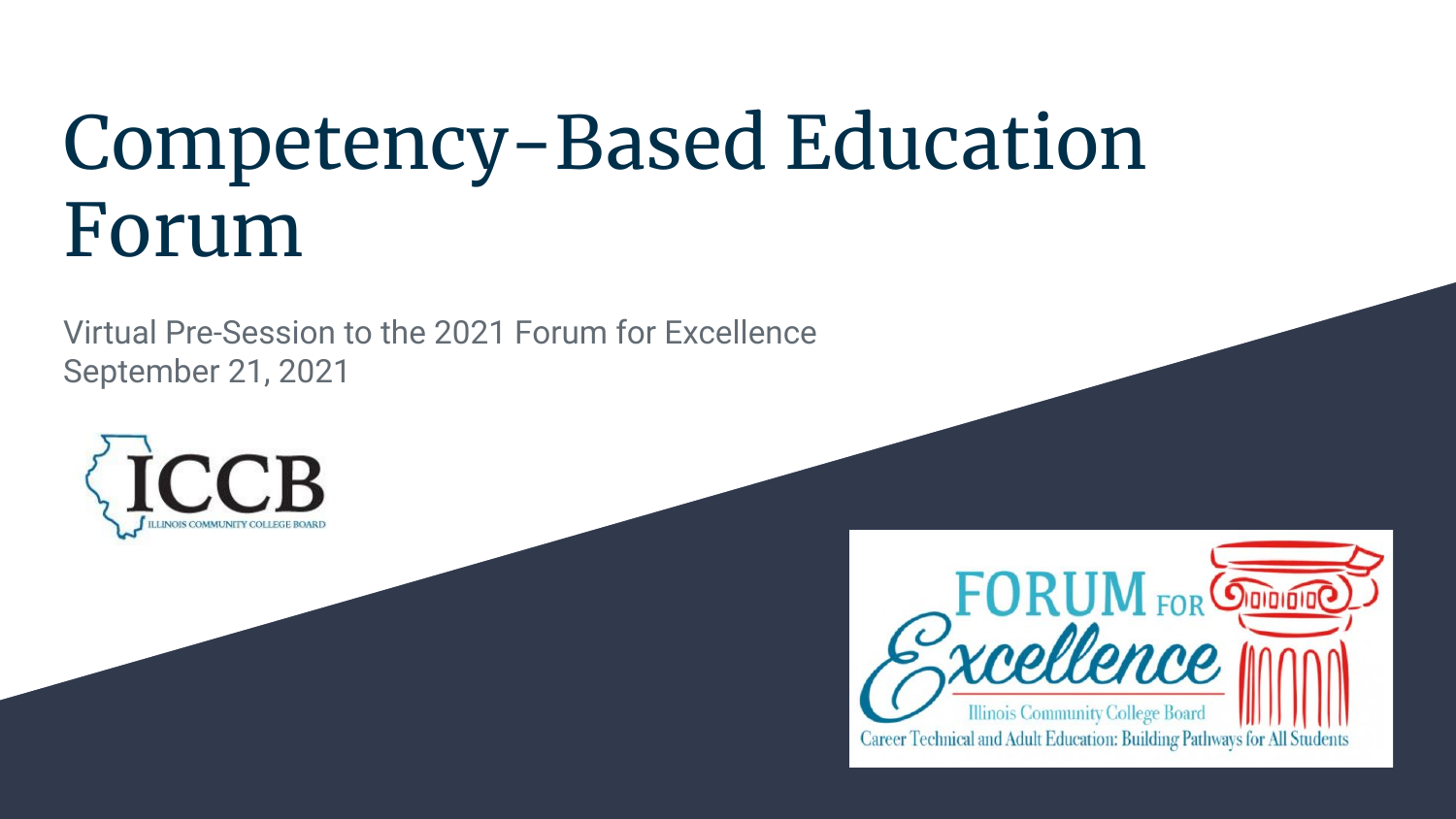# Welcome

#### Whitney Thompson, Deputy Director for Workforce Education, ICCB

#### **Agenda**

10:15 AM - CBE 101

*Tiffany Freeze, Principal Consultant, C-BEN*

11:45 AM - CBE Community College Landscape

*Jessica Mason, AIR*

12:15 PM - BREAK

1:15 PM - Local Implementation Journey

*Christi Amato, Dean of E-Learning, Sinclair Community College (Ohio)*

2:45 PM - Closing Next Steps and Resources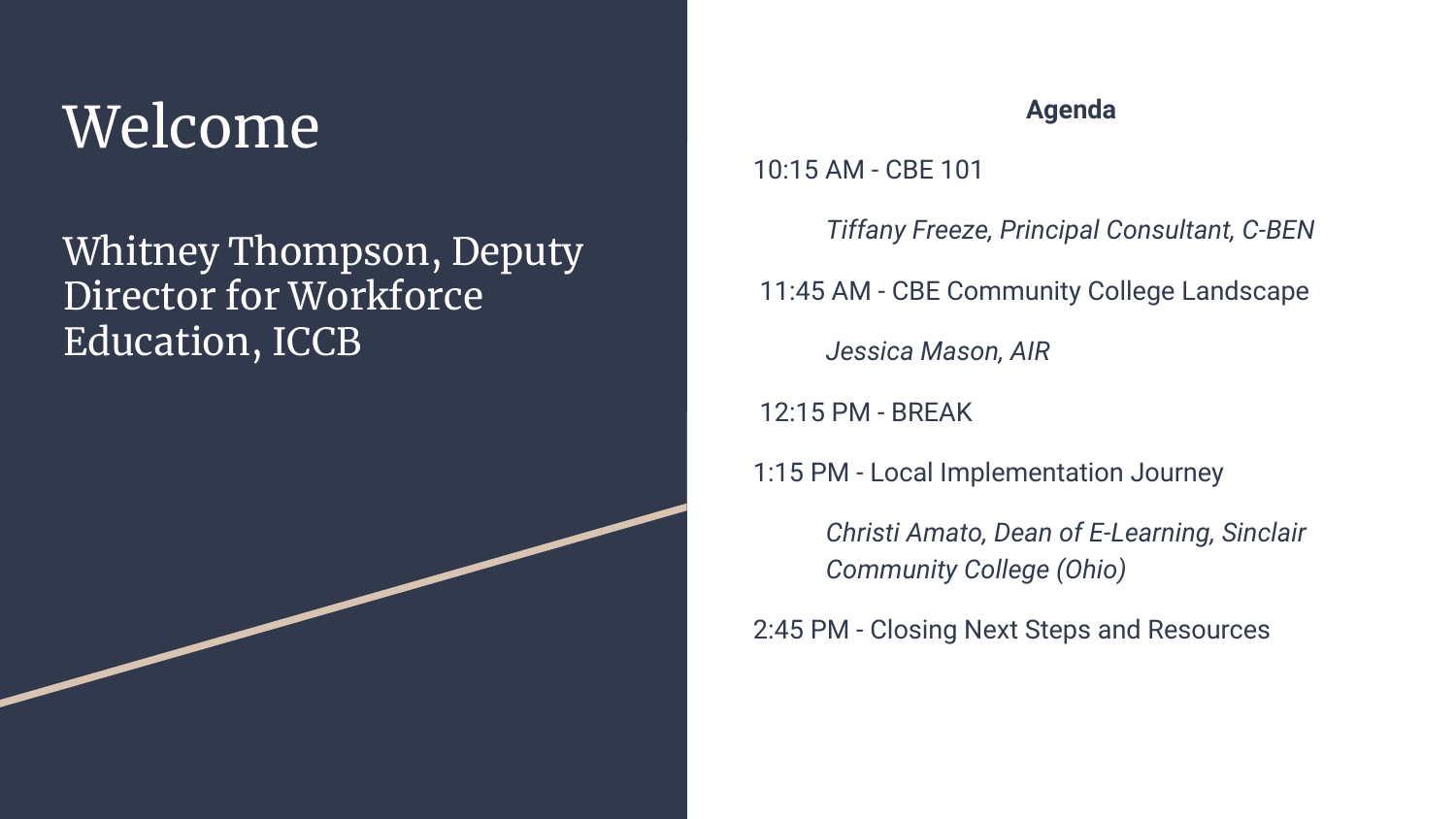# How did we get to here?

- Growing interest among community colleges to develop and implement CBE programming
- Equity is a priority for Illinois higher education
- COVID-19 has disrupted our systems changing expectations of education, training, and work (time for more disruption?)
- While enrollment has declined, a Strada survey (2020) revealed adults who want career changes or upskilling are expected to return to HE in an increase of 25% over the next 5 years
	- Interest remains high for non-degree programs, flexible options, etc.
	- Concerns: cost of HE being "worth it", confidence in ability to persist and complete, connection to the workforce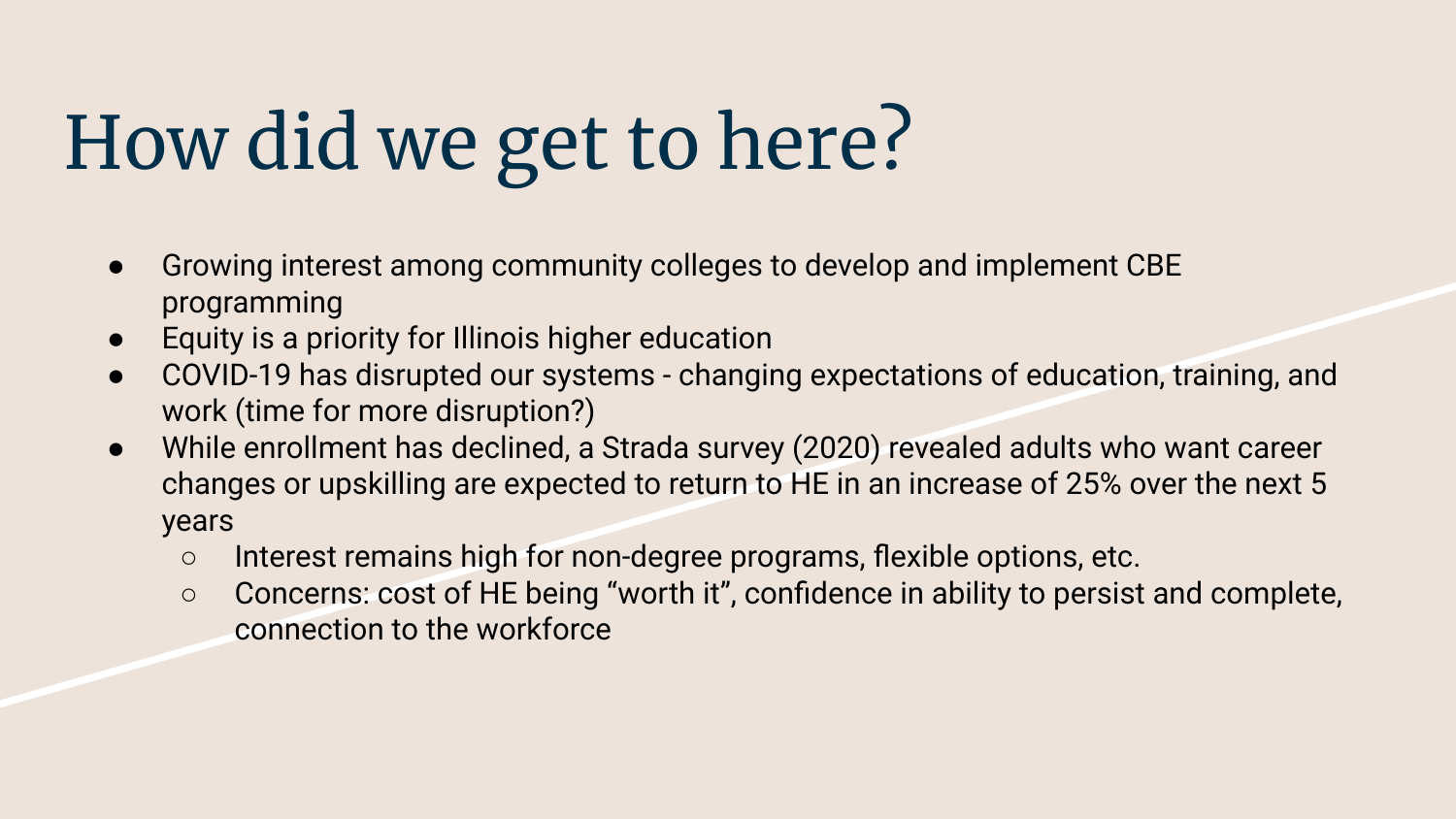# Illinois Equity Collaboratory

#### **Participating Colleges:**

- 1. Parkland College
- 2. Elgin Community College
- 3. Triton College
- 4. City Colleges of Chicago
- 5. Black Hawk College
- 6. Rend Lake College

Goal: to help institutions and systems action plan in order to use CBE to achieve more equitable outcomes.

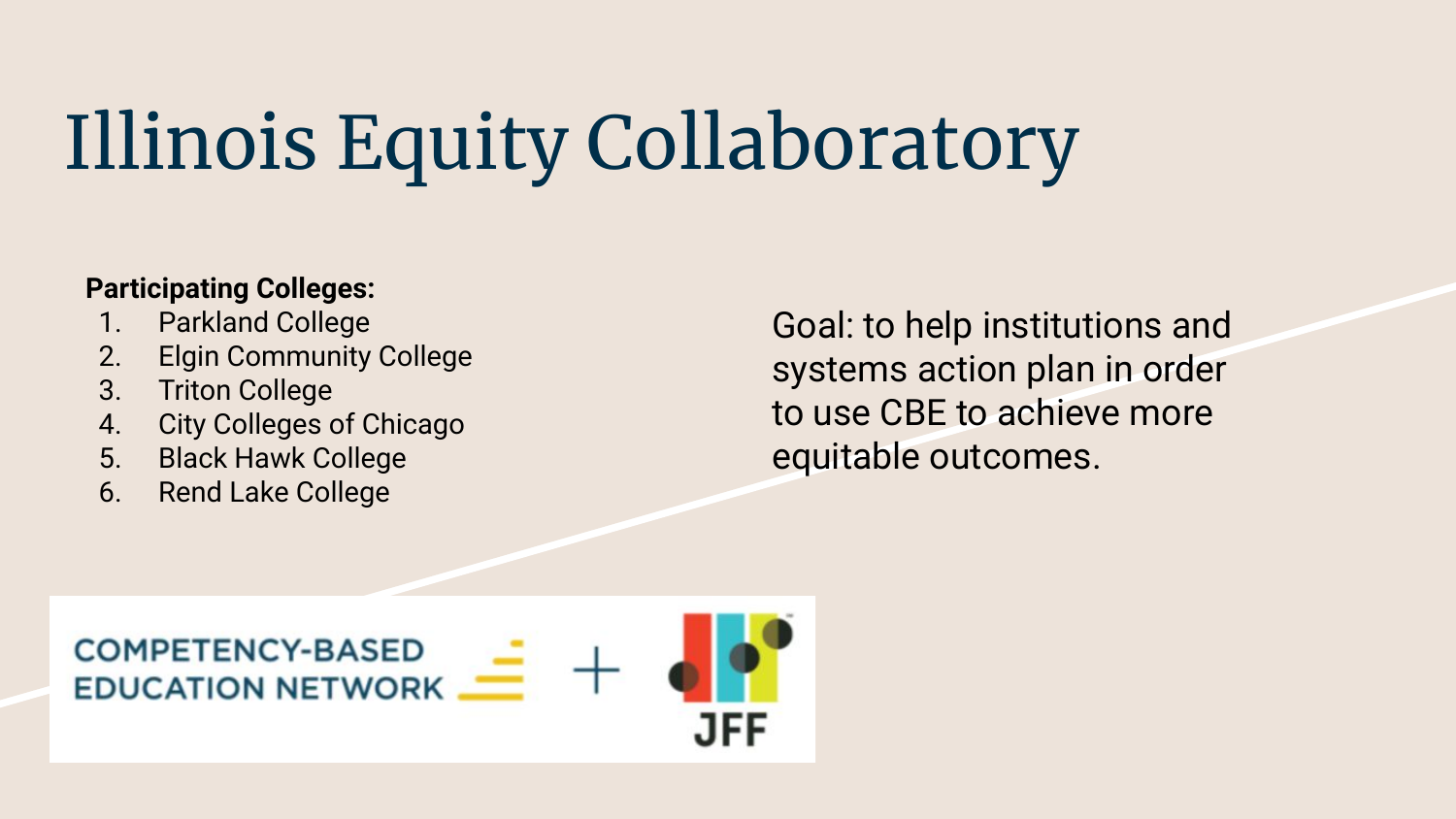#### CBE 101

Tiffany Freeze, Principal Consultant C-BEN

10:15-11:45 a.m.

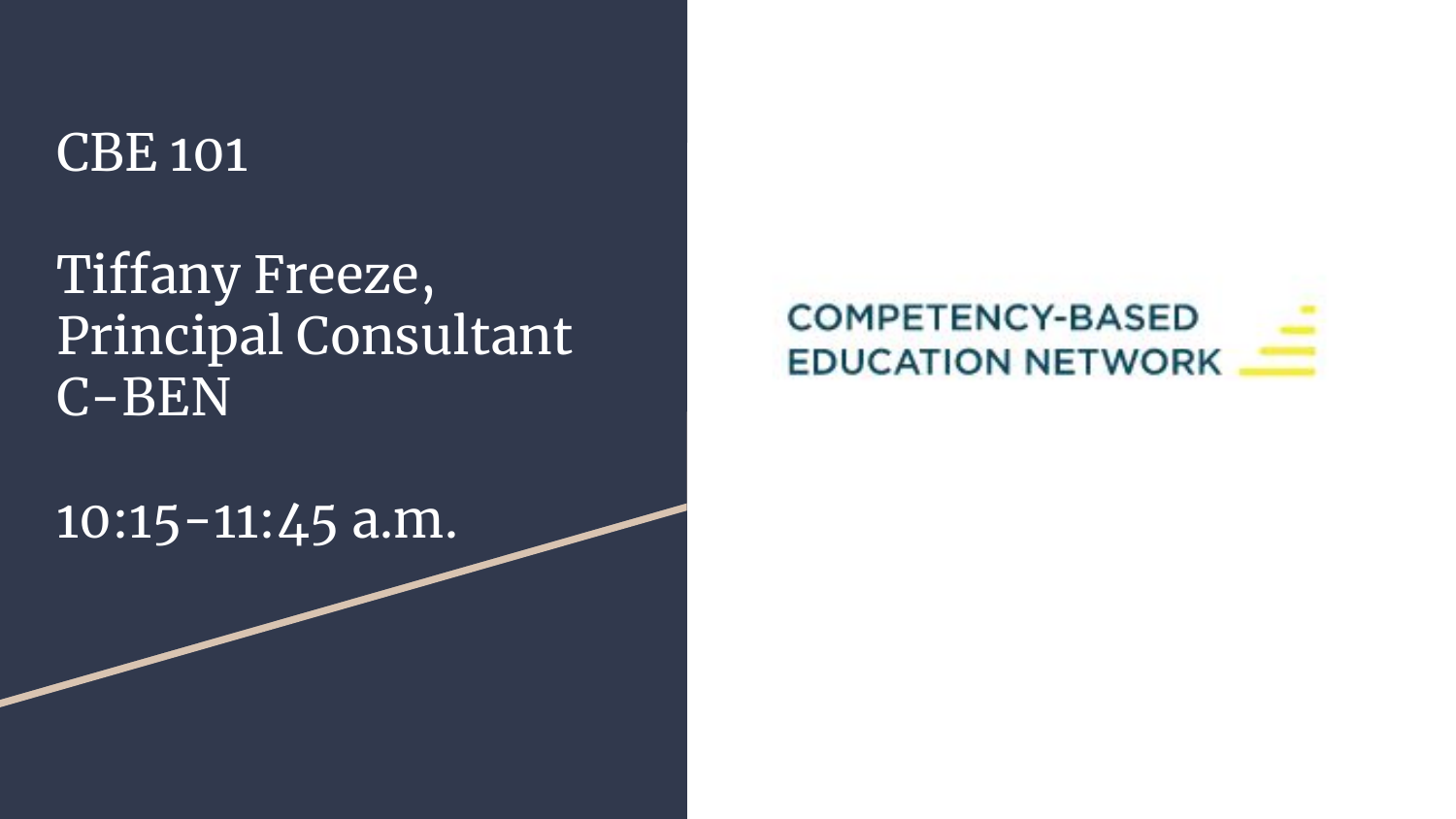CBE Community College Landscape

### Jessica Mason, AIR

11:45 a.m.-12:15 p.m.

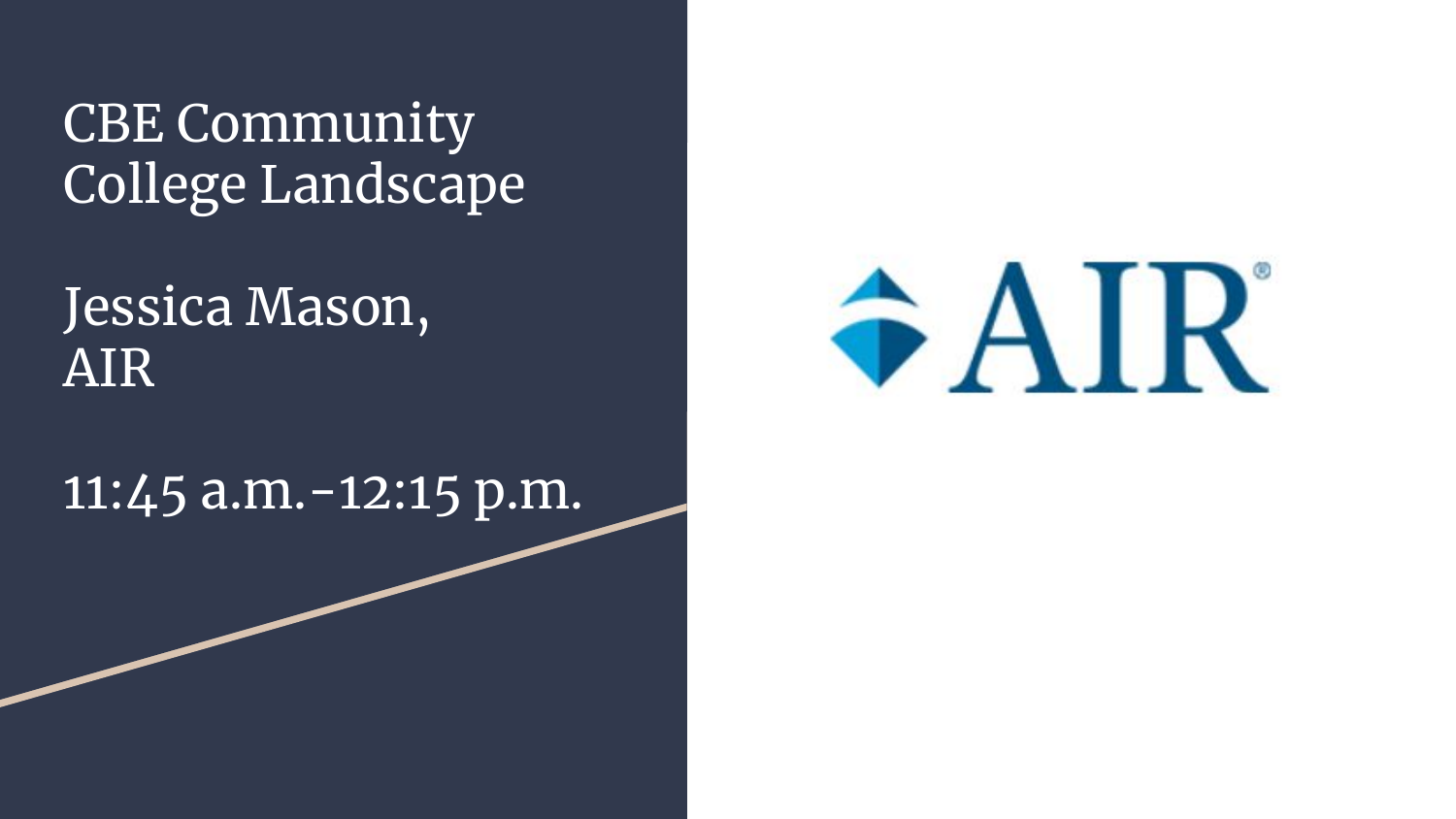## BREAK

## 12:15-1:15 p.m.



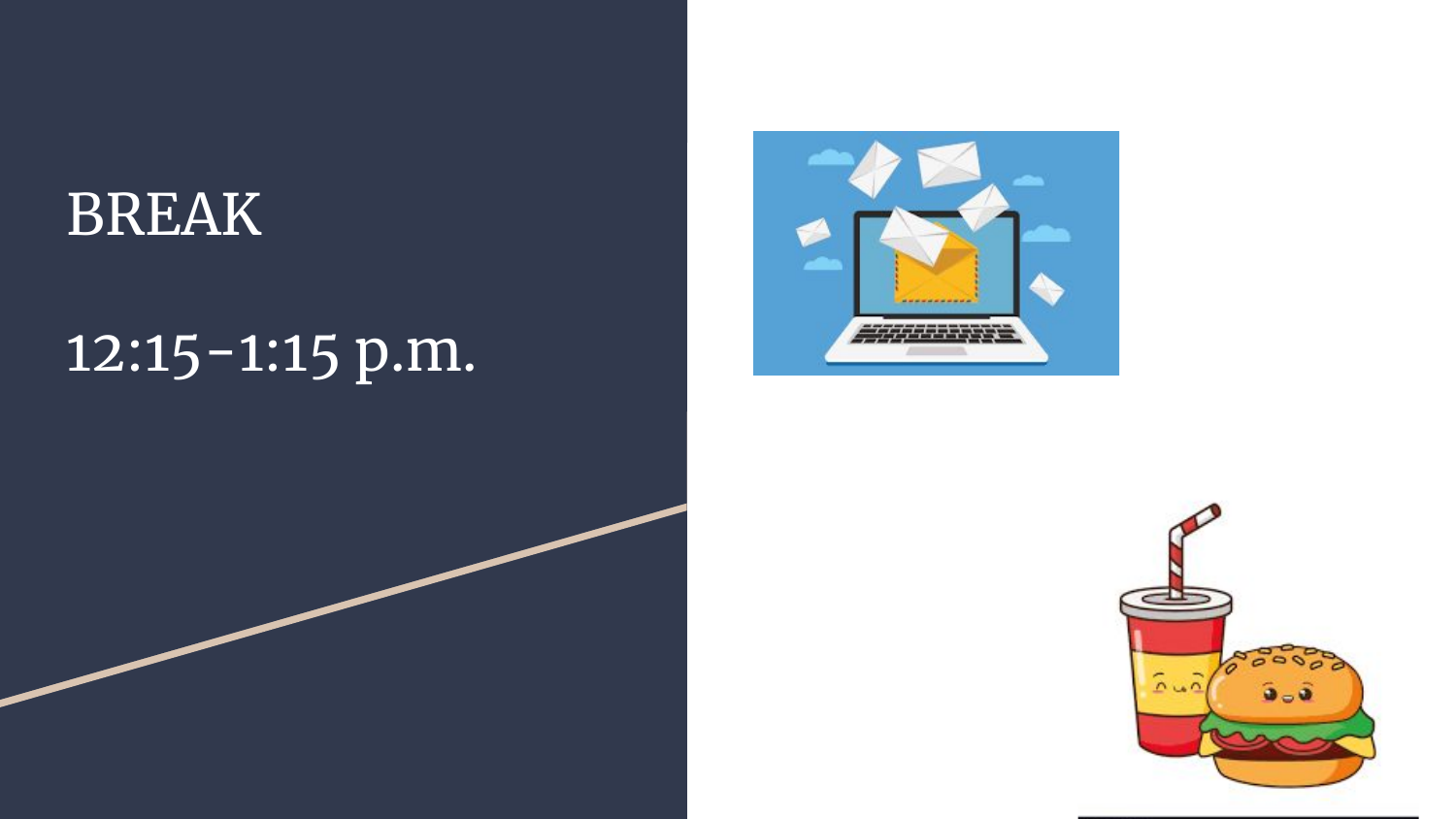Local Implementation **Journey** 

Christi Amato, Dean of E-Learning, Sinclair Community College, Ohio



 $1:15 - 2:45$  p.m.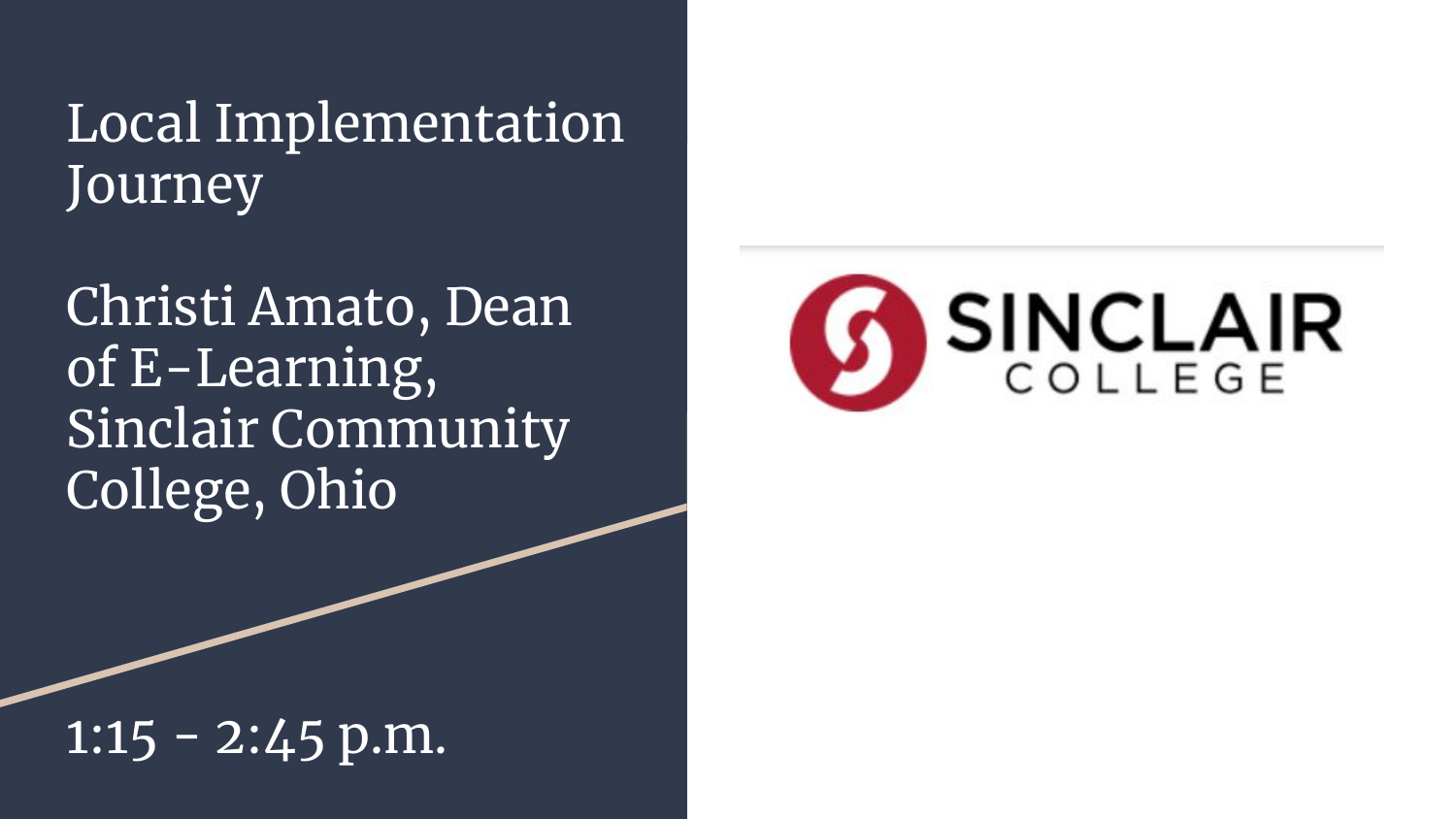## Where do we go from here?

Whitney Thompson, ICCB

# Ginger Reynolds, NIU Heather Penczak, NIU

Resources: https://drive.google.com /drive/folders/1Xs0tt-ZB [6SO6kPv9RpqzpoTlX2c3](https://drive.google.com/drive/folders/1Xs0tt-ZB6SO6kPv9RpqzpoTlX2c3WwOw?usp=sharing) WwOw?usp=sharing

Funding

Capacity-Building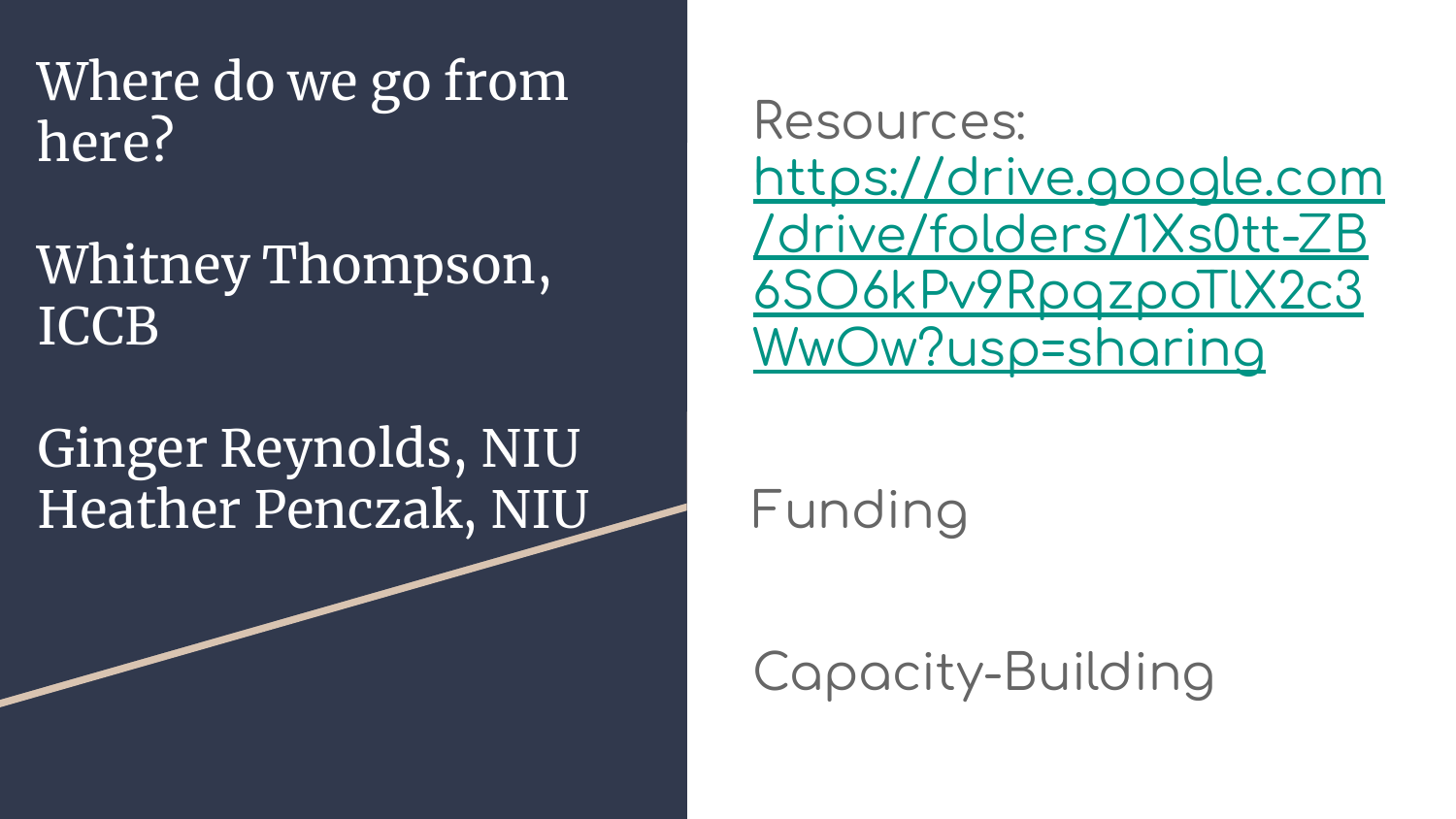- **Interviews with Equity Collaboratory Participants**
- **October 6, 10am Action Plan Discussion**
- **Faculty Focus Groups**
- **Webinar with CBE High Schools**
- **Webinar on Illinois Model: GPEAK**
- **Spring Virtual CBE Forum**
- **Analysis of Current Regulatory Context**
- **Resource Bank with References and Leading Models**